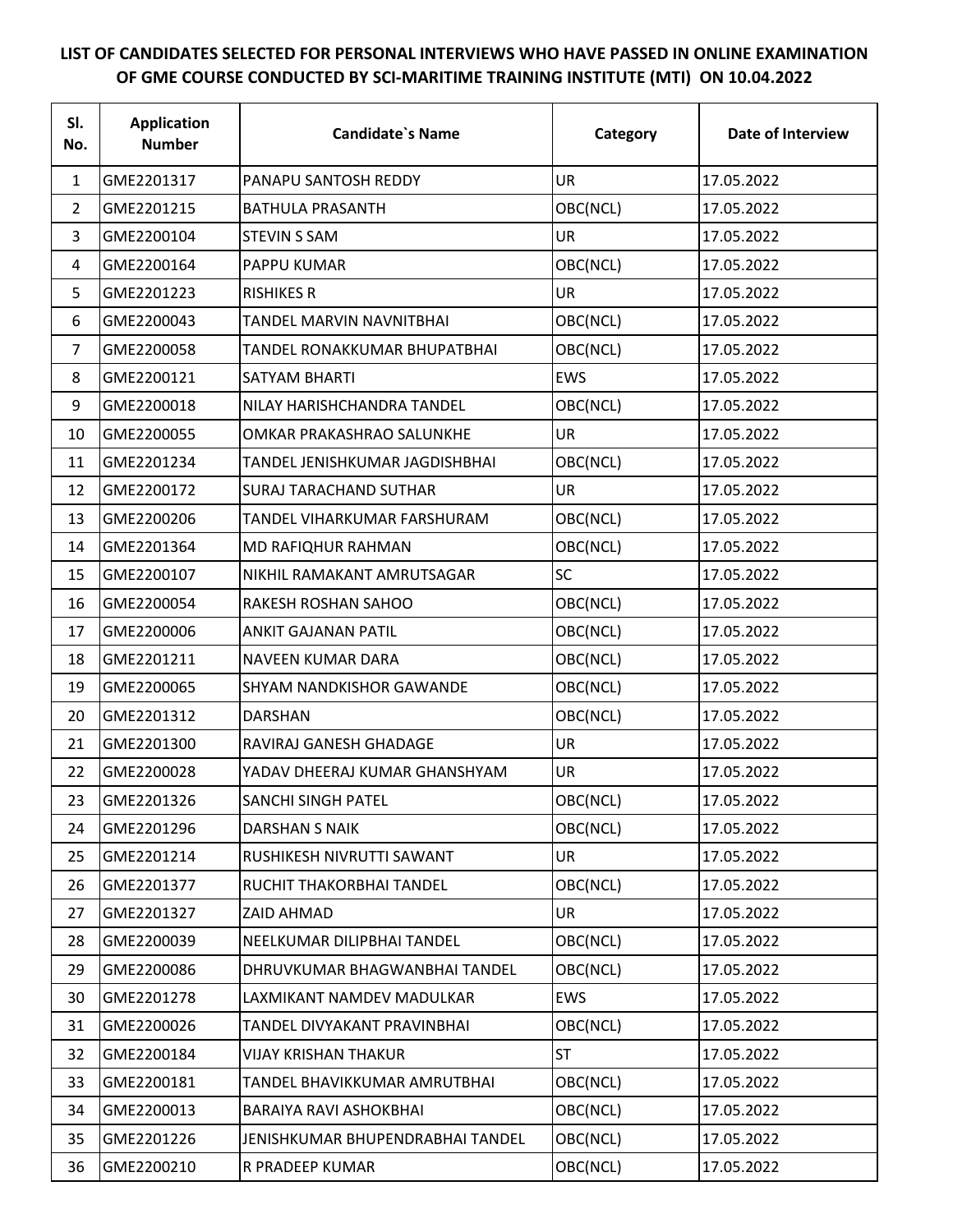| 37 | GME2200071 | DEEPANSHU                     | <b>UR</b>  | 17.05.2022 |
|----|------------|-------------------------------|------------|------------|
| 38 | GME2200147 | <b>JOSEPH LENIN</b>           | OBC(NCL)   | 17.05.2022 |
| 39 | GME2201284 | AKSHAY                        | UR         | 17.05.2022 |
| 40 | GME2200133 | YASH HARSHVARDHAN TICHKULE    | UR         | 17.05.2022 |
| 41 | GME2201309 | <b>UDAY KUMAR K C</b>         | OBC(NCL)   | 17.05.2022 |
| 42 | GME2201307 | <b>MAHENDRA SINGFH</b>        | EWS        | 17.05.2022 |
| 43 | GME2200008 | <b>AKSHAY TERANI</b>          | UR         | 17.05.2022 |
| 44 | GME2200109 | REYYI CHANDRA KANTH           | OBC(NCL)   | 17.05.2022 |
| 45 | GME2200188 | MOHAMMAD NABIL AB             | <b>ST</b>  | 17.05.2022 |
| 46 | GME2200143 | <b>BHOMIK SOLANKI</b>         | OBC(NCL)   | 17.05.2022 |
| 47 | GME2200132 | CHANDRASHEKAR PATIL           | OBC(NCL)   | 17.05.2022 |
| 48 | GME2201270 | LOKESH KUMAR KAMAL            | OBC(NCL)   | 17.05.2022 |
| 49 | GME2200204 | <b>U R GOPI KRISHNAN</b>      | UR         | 18.05.2022 |
| 50 | GME2200185 | MD SHAHI IMAM                 | UR         | 18,05.2022 |
| 51 | GME2200014 | <b>AKSHITH BANGERA</b>        | OBC(NCL)   | 18.05.2022 |
| 52 | GME2200127 | <b>VISHAL KUMAR</b>           | SC         | 18,05.2022 |
| 53 | GME2200088 | SMITKUMAR MOHANBHAI TANDEL    | OBC(NCL)   | 18,05.2022 |
| 54 | GME2200050 | <b>AKASH SINGH</b>            | UR         | 18,05.2022 |
| 55 | GME2200060 | TANDEL SHIVANGKUMAR SHANTILAL | OBC(NCL)   | 18,05.2022 |
| 56 | GME2201320 | JONAH AMBROSE                 | OBC(NCL)   | 18,05.2022 |
| 57 | GME2200191 | <b>SAIF ALI</b>               | OBC(NCL)   | 18,05.2022 |
| 58 | GME2200005 | <b>PRADEEP R</b>              | UR         | 18,05.2022 |
| 59 | GME2201227 | <b>MOHAN MUDADLA</b>          | OBC(NCL)   | 18,05.2022 |
| 60 | GME2200178 | <b>SIVA SANKAR K</b>          | SC         | 18,05.2022 |
| 61 | GME2201291 | SANDEEP SINGH                 | UR         | 18,05.2022 |
| 62 | GME2200158 | TANDEL KARTIKBHAI KHAPUBHAI   | OBC(NCL)   | 18,05.2022 |
| 63 | GME2201339 | <b>SHAIK SUBHAN</b>           | EWS        | 18,05.2022 |
| 64 | GME2201325 | AMEY HARISHCHANDRA GAWAS      | <b>UR</b>  | 18,05.2022 |
| 65 | GME2200069 | <b>KARTIKEY KRISHNA</b>       | OBC(NCL)   | 18,05.2022 |
| 66 | GME2200209 | AROGYA KUMAR SINGH            | <b>UR</b>  | 18,05.2022 |
| 67 | GME2201373 | DANDU SUPRIYA                 | <b>EWS</b> | 18,05.2022 |
| 68 | GME2200040 | ABHISHEK KUMAR                | OBC(NCL)   | 18,05.2022 |
| 69 | GME2200169 | <b>CHAUHAN SAILESH</b>        | UR         | 18,05.2022 |
| 70 | GME2200094 | SATHYAJITH M                  | OBC(NCL)   | 18,05.2022 |
| 71 | GME2201254 | HARISH MAHARAJAN              | <b>SC</b>  | 18,05.2022 |
| 72 | GME2201259 | <b>SUDEEP CHANDRAN</b>        | OBC(NCL)   | 18,05.2022 |
| 73 | GME2200044 | <b>VINAY PRAJAPATI</b>        | OBC(NCL)   | 18,05.2022 |
| 74 | GME2200011 | CHANDRA SEKHARA PRASAD KADALI | OBC(NCL)   | 18,05.2022 |
| 75 | GME2200125 | LUCKY CHAUHAN                 | UR         | 18,05.2022 |
| 76 | GME2200048 | <b>MANAS GHOSH</b>            | OBC(NCL)   | 18,05.2022 |
| 77 | GME2200067 | <b>BHANU PARTAP SINGH</b>     | <b>UR</b>  | 18,05.2022 |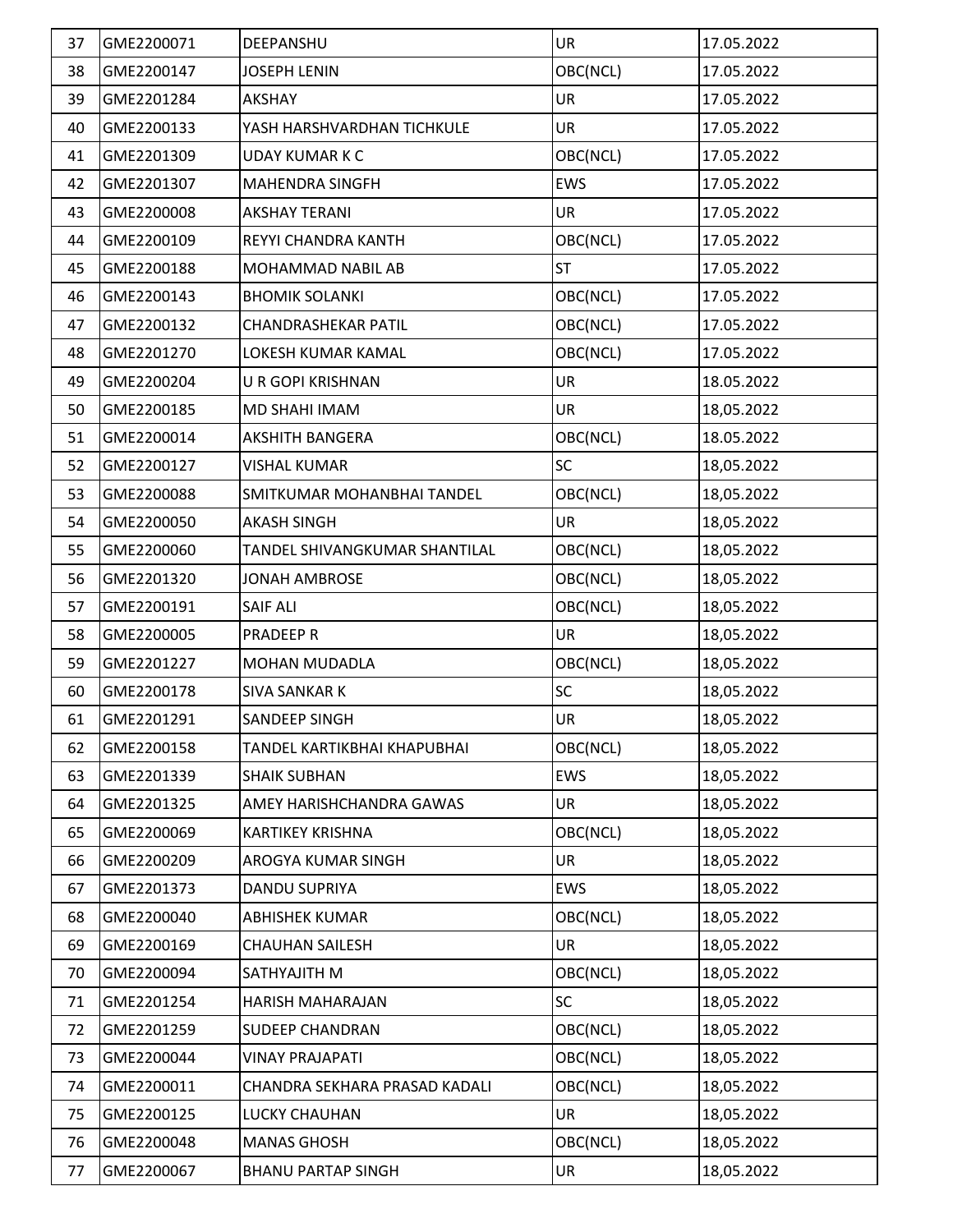| 78  | GME2200097 | <b>GAURAV GWASIKOTI</b>         | SC        | 18,05.2022 |
|-----|------------|---------------------------------|-----------|------------|
| 79  | GME2201375 | <b>KUMAR GAURAV</b>             | UR        | 18,05.2022 |
| 80  | GME2201337 | KUNDU BHARADWAJ                 | OBC(NCL)  | 18,05.2022 |
| 81  | GME2201272 | SACHIN KUMAR PAL                | OBC(NCL)  | 18,05.2022 |
| 82  | GME2201305 | RAKESH KUMAR PANDEY             | UR        | 18,05.2022 |
| 83  | GME2200131 | <b>K KUNDAN</b>                 | UR        | 18,05.2022 |
| 84  | GME2200057 | PRATIK CHAVAN                   | SC        | 18,05.2022 |
| 85  | GME2200047 | ASHISH CHANDRAKANT AWATADE      | UR        | 18,05.2022 |
| 86  | GME2200090 | MUKESH KUMAR CHAUHAN            | OBC(NCL)  | 18,05.2022 |
| 87  | GME2201228 | ANURAG MISHRA                   | <b>UR</b> | 18,05.2022 |
| 88  | GME2200063 | <b>DIVYRAUP DATTA</b>           | <b>UR</b> | 18,05.2022 |
| 89  | GME2200100 | <b>VIJAY KUMAR YADAV</b>        | OBC(NCL)  | 18,05.2022 |
| 90  | GME2200101 | NARESH KHUSHALBHAI CHUDASAMA    | OBC(NCL)  | 18,05.2022 |
| 91  | GME2200137 | PRAJESH P                       | OBC(NCL)  | 18,05.2022 |
| 92  | GME2201231 | <b>ARCHIT ARORA</b>             | UR        | 18,05.2022 |
| 93  | GME2201268 | TANDEL SAURABHKUMAR MANUBHAI    | OBC(NCL)  | 18,05.2022 |
| 94  | GME2200113 | SANGHDEEP MAHENDRA MESHRAM      | SC        | 18,05.2022 |
| 95  | GME2201285 | <b>ASWIN PS</b>                 | UR        | 18,05.2022 |
| 96  | GME2201235 | SAJINRAJ K B                    | OBC(NCL)  | 18,05.2022 |
| 97  | GME2200049 | DHANISH RAJENDRA BAGUL          | OBC(NCL)  | 19.05.2022 |
| 98  | GME2201385 | TALLURI YAHWAH NISSI            | OBC(NCL)  | 19.05.2022 |
| 99  | GME2200025 | KHALID RAJJA ANSARI             | OBC(NCL)  | 19.05.2022 |
| 100 | GME2201224 | HIMANSHU KUMAR                  | <b>UR</b> | 19.05.2022 |
| 101 | GME2200015 | MICHEAL THIMOTHY                | OBC(NCL)  | 19.05.2022 |
| 102 | GME2201360 | SAGAR KUMAR CHAUDHARY           | OBC(NCL)  | 19.05.2022 |
| 103 | GME2200083 | <b>KALIRAJAN K</b>              | <b>SC</b> | 19.05.2022 |
| 104 | GME2201219 | LAVANYA B K                     | OBC(NCL)  | 19.05.2022 |
| 105 | GME2200111 | MAYUR RAVINDRA WANKHEDKAR       | <b>SC</b> | 19.05.2022 |
| 106 | GME2200203 | ASHLEY JOHN JOSEPH              | UR        | 19.05.2022 |
| 107 | GME2200023 | MAHARSHI BALVANTRAY TANDEL      | OBC(NCL)  | 19.05.2022 |
| 108 | GME2200119 | ABHISHEKKUMAR MAHESHBHAI TANDEL | OBC(NCL)  | 19.05.2022 |
| 109 | GME2201290 | <b>ANKUSH ARORA</b>             | <b>UR</b> | 19.05.2022 |
| 110 | GME2200038 | <b>GOKULNATH ASOKAN</b>         | OBC(NCL)  | 19.05.2022 |
| 111 | GME2201237 | ANANDHU                         | OBC(NCL)  | 19.05.2022 |
| 112 | GME2200087 | MAHESH DAYARAMJI WAGHDEVE       | OBC(NCL)  | 19.05.2022 |
| 113 | GME2200032 | HARSH SAMADHIYA                 | <b>UR</b> | 19.05.2022 |
| 114 | GME2201341 | DHANESWAR NAYAK                 | OBC(NCL)  | 19.05.2022 |
| 115 | GME2200176 | <b>OMKAR BHARAT MORE</b>        | <b>UR</b> | 19.05.2022 |
| 116 | GME2201218 | <b>GUNA MANOJKUMAR</b>          | OBC(NCL)  | 19.05.2022 |
| 117 | GME2200151 | MD TARIQUE AZAM                 | <b>UR</b> | 19.05.2022 |
| 118 | GME2201319 | SAURAV SHEKHAR                  | OBC(NCL)  | 19.05.2022 |